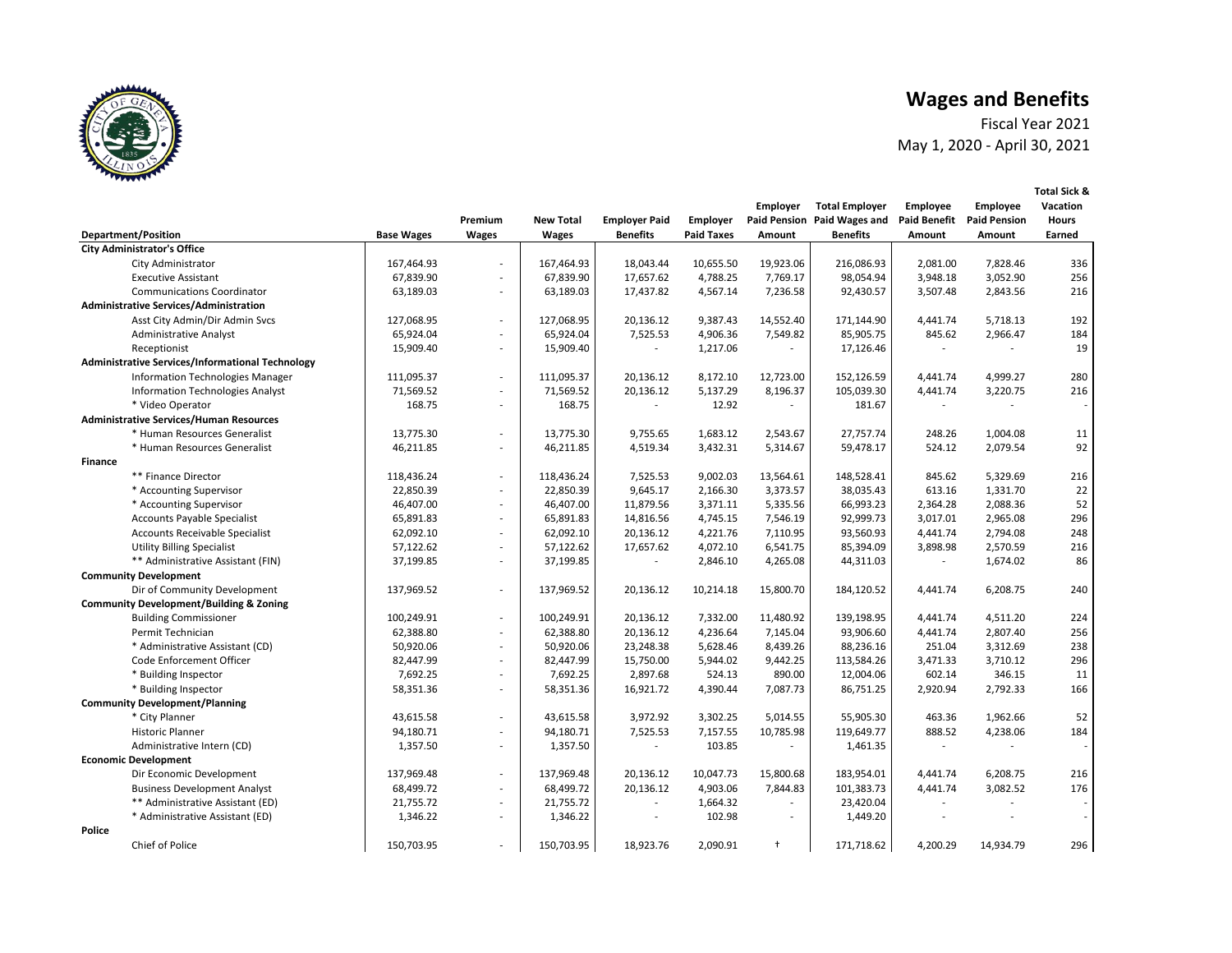Fiscal Year 2021 May 1, 2020 - April 30, 2021

|                                |                   |                          |                  |                      |                   | Employer             | <b>Total Employer</b>       | Employee            | Employee            | Vacation     |
|--------------------------------|-------------------|--------------------------|------------------|----------------------|-------------------|----------------------|-----------------------------|---------------------|---------------------|--------------|
|                                |                   | Premium                  | <b>New Total</b> | <b>Employer Paid</b> | Employer          |                      | Paid Pension Paid Wages and | <b>Paid Benefit</b> | <b>Paid Pension</b> | <b>Hours</b> |
| Department/Position            | <b>Base Wages</b> | Wages                    | <b>Wages</b>     | <b>Benefits</b>      | <b>Paid Taxes</b> | Amount               | <b>Benefits</b>             | Amount              | Amount              | Earned       |
| <b>Police/Operations</b>       |                   |                          |                  |                      |                   |                      |                             |                     |                     |              |
| Police Commander               | 129,780.96        |                          | 129,780.96       | 17,657.62            | 1,829.38          | $^{+}$               | 149,267.96                  | 3,727.14            | 12,861.21           | 280          |
| Police Sergeant                | 109,378.03        | 18,556.75                | 127,934.78       | 20,186.55            | 1,754.54          | $\ddagger$           | 149,875.87                  | 4,441.74            | 10,839.26           | 216          |
| Police Sergeant                | 110,593.76        | 25,876.06                | 136,469.82       | 21,005.65            | 1,872.26          | $\ddagger$           | 159,347.73                  | 4,349.64            | 10,959.87           | 264          |
| <b>Police Sergeant</b>         | 113,073.26        | 7,890.68                 | 120,963.94       | 17,657.62            | 1,686.72          | $\ddagger$           | 140,308.28                  | 3,727.14            | 11,205.62           | 280          |
| <b>Police Sergeant</b>         | 110,598.92        | 7,821.84                 | 118,420.76       | 17,657.62            | 1,660.90          | $\ddagger$           | 137,739.28                  | 3,948.18            | 10,960.38           | 256          |
| <b>Police Sergeant</b>         | 111,337.62        | 15,593.91                | 126,931.53       | 21,168.48            | 1,795.24          | $\ddagger$           | 149,895.25                  | 4,220.70            | 11,033.63           | 248          |
| * Police Officer               | 63,121.35         | 4,016.74                 | 67,138.09        | 22,370.77            | 1,004.89          | $\ddagger$           | 90,513.75                   | 3,301.14            | 6,255.29            | 166          |
| * Police Officer               | 9,227.26          | 271.39                   | 9,498.65         | 75.84                | 137.76            | $\ddagger$           | 9,712.25                    |                     | 914.43              | 15           |
| Police Officer                 | 72,754.94         | 1,676.55                 | 74,431.49        | 7,525.53             | 1,066.57          | $\ddagger$           | 83,023.59                   | 888.52              | 7,210.00            | 176          |
| Police Officer                 | 100,643.71        | 11,802.11                | 112,445.82       | 3,579.81             | 1,677.22          | $\ddagger$           | 117,702.85                  | 221.04              | 9,973.71            | 216          |
| * Police Officer               | 79,936.15         | 13,088.62                | 93,024.77        | 33,829.05            | 1,576.29          | $^\mathrm{+}$        | 128,430.11                  | 3,301.14            | 7,921.61            | 274          |
| * Police Officer               | 9,227.26          | 271.39                   | 9,498.65         | 1,291.24             | 135.56            | $\ddagger$           | 10,925.45                   | 152.20              | 914.43              | 15           |
| Police Officer                 | 74,935.36         | 7,379.84                 | 82,315.20        | 6,617.40             | 1,182.54          | $\ddagger$           | 90,115.14                   | 787.60              | 7,426.03            | 184          |
| Police Officer                 | 71,894.15         | 3,313.83                 | 75,207.98        | 7,525.53             | 1,079.34          | $\ddagger$           | 83,812.85                   | 785.56              | 7,124.73            | 176          |
| Police Officer                 | 100,643.68        | 6,723.80                 | 107,367.48       | 18,923.76            | 1,497.96          | $\ddagger$           | 127,789.20                  | 4,200.29            | 9,973.71            | 296          |
| Police Officer                 | 100,643.69        | 11,210.13                | 111,853.82       | 19,519.47            | 1,593.67          | $\ddagger$           | 132,966.96                  | 3,948.18            | 9,973.71            | 288          |
| Police Officer                 | 100,654.05        | 11,108.98                | 111,763.03       | 18,923.76            | 1,564.19          | $\ddagger$           | 132,250.98                  | 3,979.25            | 9,974.74            | 317          |
| * Police Officer               | 23,797.66         | 2,784.80                 | 26,582.46        | 7,204.31             | 489.99            | $\ddagger$           | 34,276.76                   |                     | 2,358.33            | 30           |
| Police Officer                 | 98,925.18         | 13,444.76                | 112,369.94       | 8,037.11             | 1,631.96          | $\ddagger$           | 122,039.01                  | 839.15              | 9,803.47            | 216          |
| Police Officer                 | 99,868.79         | 3,481.24                 | 103,350.03       | 10,206.36            | 1,525.89          | $\ddagger$           | 115,082.28                  | 888.52              | 9,973.73            | 264          |
| Police Officer                 | 89,304.11         | 15,219.47                | 104,523.58       | 20,270.26            | 1,500.00          | $\ddagger$           | 126,293.84                  | 3,727.14            | 8,849.96            | 184          |
| Police Officer                 | 73,042.38         | 8,659.73                 | 81,702.11        | 3,972.92             | 1,178.04          | $\ddagger$           | 86,853.07                   | 471.94              | 7,238.48            | 176          |
| Police Officer                 | 100,643.73        | 6,827.34                 | 107,471.07       | 18,923.76            | 1,499.47          | $\ddagger$           | 127,894.30                  | 4,200.29            | 9,973.71            | 256          |
| Police Officer                 | 85,259.98         | 5,230.19                 | 90,490.17        | 7,525.53             | 1,299.60          | $\ddagger$           | 99,315.30                   | 888.52              | 8,449.22            | 192          |
| Police Officer                 | 86,354.05         | 5,804.15                 | 92,158.20        | 7,525.53             | 1,324.80          | $\ddagger$           | 101,008.53                  | 828.46              | 8,557.66            | 192          |
| Police Officer                 | 100,654.04        | 6,286.34                 | 106,940.38       | 18,982.68            | 1,445.53          | $\ddagger$           | 127,368.59                  | 4,108.19            | 9,974.74            | 240          |
| Police Officer                 | 100,633.34        | 16,160.95                | 116,794.29       | 1,885.42             | 1,680.36          | $\ddagger$           | 120,360.07                  |                     | 9,972.69            | 240          |
| Police Officer                 | 70,865.68         | 2,774.06                 | 73,639.74        | 7,235.16             | 1,055.55          | $\ddagger$           | 81,930.45                   | 856.26              | 7,022.84            | 176          |
| Police Officer                 | 92,437.92         | 10,230.36                | 102,668.28       | 18,963.94            | 1,454.08          | $\ddagger$           | 123,086.30                  | 3,727.14            | 9,160.54            | 216          |
| <b>Police/Support Services</b> |                   |                          |                  |                      |                   |                      |                             |                     |                     |              |
| Police Commander               | 128,871.79        | $\overline{\phantom{a}}$ | 128,871.79       | 20,166.11            | 1,784.29          | $\ddot{\phantom{1}}$ | 150,822.19                  | 4,441.74            | 12,771.25           | 296          |
| Administrative Assistant (PD)  | 66,530.39         | ÷.                       | 66,530.39        | 18,959.96            | 4,572.32          | 7,623.50             | 90,062.67                   | 4,200.29            | 2,995.57            | 264          |
| <b>Police Sergeant</b>         | 111,347.17        | 6,081.21                 | 117,428.38       | 20,222.08            | 1,593.23          | $\ddagger$           | 139,243.69                  | 4,441.74            | 11,034.44           | 256          |
| <b>Police Sergeant</b>         | 115,539.47        | 3,079.48                 | 118,618.95       | 1,231.99             | 1,702.62          | $\ddagger$           | 121,553.56                  |                     | 11,450.00           | 264          |
| Police Officer                 | 100,643.74        | 5,164.36                 | 105,808.10       | 19,636.50            | 1,512.68          | $\ddagger$           | 126,957.28                  | 3,727.14            | 9,973.71            | 296          |
| Police Officer                 | 100,643.68        | 1,017.06                 | 101,660.74       | 28,026.69            | 1,528.18          | $\ddagger$           | 131,215.61                  | 4,220.70            | 9,973.71            | 264          |
| Police Officer                 | 100,643.71        | 6,173.22                 | 106,816.93       | 13,417.28            | 1,519.40          | $\ddagger$           | 121,753.61                  | 2,355.94            | 9,973.71            | 256          |
| Police Officer                 | 100,643.68        | 1,325.85                 | 101,969.53       | 17,385.58            | 1,434.04          | $\ddagger$           | 120,789.15                  | 3,628.32            | 9,973.71            | 216          |
| Police Officer                 | 87,415.16         | 8,679.70                 | 96,094.86        | 19,209.31            | 1,362.23          | $\ddagger$           | 116,666.40                  | 3,727.14            | 8,662.82            | 192          |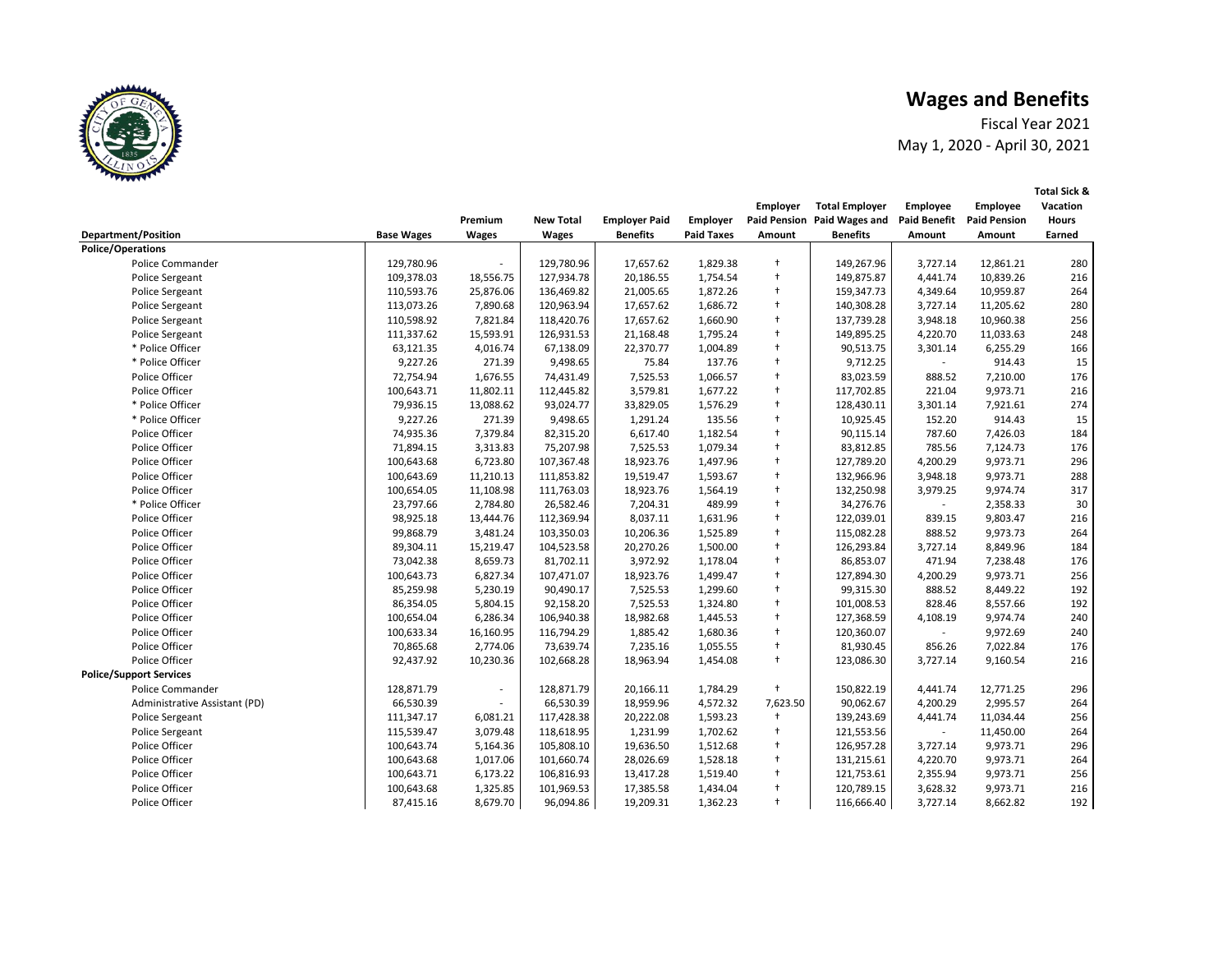Fiscal Year 2021 May 1, 2020 - April 30, 2021

|      |                                  |                   |                          |                  |                          |                   | Employer                 | <b>Total Employer</b>       | <b>Employee</b>          | <b>Employee</b>     | Vacation                 |
|------|----------------------------------|-------------------|--------------------------|------------------|--------------------------|-------------------|--------------------------|-----------------------------|--------------------------|---------------------|--------------------------|
|      |                                  |                   | Premium                  | <b>New Total</b> | <b>Employer Paid</b>     | Employer          |                          | Paid Pension Paid Wages and | <b>Paid Benefit</b>      | <b>Paid Pension</b> | <b>Hours</b>             |
|      | <b>Department/Position</b>       | <b>Base Wages</b> | <b>Wages</b>             | <b>Wages</b>     | <b>Benefits</b>          | <b>Paid Taxes</b> | Amount                   | <b>Benefits</b>             | Amount                   | Amount              | Earned                   |
|      | Records Manager                  | 89,509.03         |                          | 89,509.03        | 20,191.96                | 6,337.49          | 10,257.27                | 126,295.75                  | 4,220.70                 | 4,030.47            | 280                      |
|      | <b>Police Records Specialist</b> | 61,589.15         | ×.                       | 61,589.15        | 20,136.12                | 4,376.13          | 7,053.00                 | 93,154.40                   | 4,441.74                 | 2,771.56            | 192                      |
|      | Police Records Specialist        | 63,411.49         | 341.89                   | 63,753.38        | 18,063.60                | 4,587.61          | 7,300.98                 | 93,705.57                   | 3,856.86                 | 2,868.80            | 216                      |
|      | Police Records Specialist        | 68,241.58         | $\overline{\phantom{a}}$ | 68,241.58        | 20,136.12                | 4,715.21          | 7,814.88                 | 100,907.79                  | 4,220.70                 | 3,070.97            | 288                      |
|      | <b>Police Records Specialist</b> | 55,534.55         | $\sim$                   | 55,534.55        | 14,797.60                | 4,001.73          | 6,359.97                 | 80,693.85                   | 3,231.81                 | 2,498.94            | 184                      |
|      | <b>Police Records Specialist</b> | 66,530.37         | 576.12                   | 67,106.49        | 18,994.36                | 4,821.31          | 7,693.03                 | 98,615.19                   | 4,200.29                 | 3,023.04            | 264                      |
|      | <b>Crossing Guard</b>            | 3,615.00          | ÷.                       | 3,615.00         |                          | 276.54            |                          | 3,891.54                    |                          |                     |                          |
|      | <b>Crossing Guard</b>            | 3,795.00          | $\overline{\phantom{a}}$ | 3,795.00         | $\overline{\phantom{m}}$ | 290.31            | $\overline{\phantom{a}}$ | 4,085.31                    |                          |                     | $\overline{\phantom{a}}$ |
|      | <b>Crossing Guard</b>            | 2,085.00          | ٠                        | 2,085.00         |                          | 159.50            | ٠                        | 2,244.50                    |                          |                     |                          |
|      | <b>Crossing Guard</b>            | 3,600.00          | ÷.                       | 3,600.00         | ä,                       | 275.40            | ÷.                       | 3,875.40                    |                          |                     | $\overline{\phantom{a}}$ |
|      | <b>Crossing Guard</b>            | 2,190.00          | ÷.                       | 2,190.00         | $\overline{\phantom{a}}$ | 167.52            | $\sim$                   | 2,357.52                    |                          |                     |                          |
|      | Police Records Specialist (PT)   | 28,719.45         | $\overline{\phantom{a}}$ | 28,719.45        | $\overline{a}$           | 2,197.06          | $\overline{\phantom{a}}$ | 30,916.51                   |                          |                     | 16                       |
|      | Police Records Specialist (PT)   | 23,417.91         | ÷.                       | 23,417.91        | $\overline{\phantom{a}}$ | 1,791.49          | ÷.                       | 25,209.40                   |                          |                     | 16                       |
|      | Police Records Specialist (PT)   | 21,702.44         | $\overline{\phantom{a}}$ | 21,702.44        | $\overline{a}$           | 1,660.24          | $\overline{\phantom{a}}$ | 23,362.68                   |                          |                     | 16                       |
|      | Police Records Specialist (PT)   | 21,340.62         | ÷.                       | 21,340.62        | 44.92                    | 1,636.01          | ä,                       | 23,021.55                   |                          |                     | 16                       |
|      | <b>Community Service Officer</b> | 49,672.29         | 3,197.50                 | 52,869.79        | 16,882.53                | 3,766.96          | 6,054.76                 | 79,574.04                   | 3,628.32                 | 2,379.14            | 192                      |
|      | <b>Community Service Officer</b> | 49,672.37         |                          | 49,672.37        | 6,612.10                 | 3,747.56          | 5,688.59                 | 65,720.62                   | 684.64                   | 2,235.30            | 192                      |
| Fire |                                  |                   |                          |                  |                          |                   |                          |                             |                          |                     |                          |
|      | Fire Chief                       | 144,266.14        | ٠                        | 144,266.14       | 16,882.53                | 2,047.53          | $++$                     | 163,196.20                  | 3,628.32                 | 11,396.33           | 264                      |
|      | Administrative Assistant (FD)    | 60,770.32         | $\overline{\phantom{a}}$ | 60,770.32        | 17,657.62                | 4,347.92          | 6,959.66                 | 89,735.52                   | 3,948.18                 | 2,734.71            | 216                      |
|      | Fire/Operations                  |                   |                          |                  |                          |                   |                          |                             |                          |                     |                          |
|      | Deputy Fire Chief                | 116,123.85        | $\overline{\phantom{a}}$ | 116,123.85       | 20,136.12                | 1,592.66          | $^{++}$                  | 137,852.63                  | 4,220.70                 | 10,979.54           | 296                      |
|      | <b>Fire Battalion Chief</b>      | 122,481.58        | ÷.                       | 122,481.58       | 17,657.62                | 1,716.94          | $^{++}$                  | 141,856.14                  | 3,819.24                 | 11,580.66           | 512                      |
|      | <b>Fire Battalion Chief</b>      | 119,852.44        | $\overline{\phantom{a}}$ | 119,852.44       | 20,136.12                | 1,668.62          | $^{++}$                  | 141,657.18                  | 4,441.74                 | 11,332.14           | 432                      |
|      | <b>Fire Battalion Chief</b>      | 122,481.58        | ÷.                       | 122,481.58       | 17,657.62                | 1,690.19          | $^{++}$                  | 141,829.39                  | 3,948.18                 | 11,580.66           | 511                      |
|      | Fire Lieutenant                  | 108,763.20        | 20,069.15                | 128,832.35       | 7,081.20                 | 1,858.59          | $^{++}$                  | 137,772.14                  | 736.19                   | 10,283.52           | 421                      |
|      | Fire Lieutenant                  | 108,763.20        | 25,480.85                | 134,244.05       | 17,657.62                | 1,865.80          | $^{++}$                  | 153,767.47                  | 3,727.14                 | 10,283.52           | 402                      |
|      | Fire Lieutenant                  | 108,763.20        | 7,907.39                 | 116,670.59       | 14,816.56                | 1,649.18          | $^{++}$                  | 133,136.33                  | 3,238.05                 | 10,283.52           | 410                      |
|      | Fire Lieutenant                  | 111,949.24        | 28,909.40                | 140,858.64       | 18,923.76                | 1,986.00          | $^{++}$                  | 161,768.40                  | 3,979.25                 | 10,584.86           | 432                      |
|      | Fire Lieutenant                  | 106,767.46        | 12,627.24                | 119,394.70       | 18,162.02                | 1,674.84          | $^{++}$                  | 139,231.56                  | 3,956.57                 | 10,094.76           | 408                      |
|      | Fire Lieutenant                  | 111,949.24        | 17,454.80                | 129,404.04       | 17,657.62                | 1,820.00          | $^{++}$                  | 148,881.66                  | 3,948.18                 | 10,584.86           | 312                      |
|      | Firefighter                      | 93,476.76         | 11,817.63                | 105,294.39       | 17,657.62                | 1,470.23          | $^{++}$                  | 124,422.24                  | 3,948.18                 | 8,838.18            | 312                      |
|      | Firefighter                      | 89,176.88         | 5,620.58                 | 94,797.46        | 15,873.75                | 1,328.49          | $^{++}$                  | 111,999.70                  | 3,216.67                 | 8,431.80            | 312                      |
|      | Firefighter                      | 90,289.68         | 14,160.39                | 104,450.07       | 18,923.76                | 1,418.39          | $^{++}$                  | 124,792.22                  | 4,108.19                 | 8,536.84            | 432                      |
|      | Firefighter                      | 90,289.68         | 13,382.45                | 103,672.13       | 17,657.62                | 1,447.07          | $^{++}$                  | 122,776.82                  | 3,948.18                 | 8,536.84            | 432                      |
|      | Firefighter                      | 76,436.62         | 8,099.85                 | 84,536.47        | 6,617.40                 | 1,214.74          | $^{++}$                  | 92,368.61                   | 787.60                   | 7,226.96            | 264                      |
|      | Firefighter                      | 85,080.58         | 13,179.11                | 98,259.69        | 6,617.40                 | 1,415.22          | $^{++}$                  | 106,292.31                  | 684.64                   | 8,044.40            | 264                      |
|      | Firefighter                      | 76,436.63         | 4,845.83                 | 81,282.46        | 7,525.53                 | 1,175.33          | $^{++}$                  | 89,983.32                   | 888.52                   | 7,226.97            | 264                      |
|      | Firefighter                      | 90,289.68         | 8,095.23                 | 98,384.91        | 7,525.53                 | 1,414.96          | $^{++}$                  | 107,325.40                  | 888.52                   | 8,536.84            | 408                      |
|      | Firefighter                      | 70,442.28         | 8,113.97                 | 78,556.25        | 16,281.64                | 1,090.22          | $^{++}$                  | 95,928.11                   | 3,383.25                 | 6,660.22            | 264                      |
|      | Firefighter                      | 71,643.52         | 7,872.41                 | 79,515.93        | 7,525.53                 | 1,140.32          | $^{++}$                  | 88,181.78                   | 888.52                   | 6,773.78            | 259                      |
|      | Firefighter                      | 93,476.76         | 9,849.46                 | 103,326.22       | 18,923.76                | 1,425.29          | $^{++}$                  | 123,675.27                  | 3,979.25                 | 8,838.18            | 360                      |
|      | Paid-On-Call Firefighter         | 389.55            | $\overline{\phantom{a}}$ | 389.55           | $\overline{\phantom{a}}$ | 29.79             | ٠                        | 419.34                      | $\overline{\phantom{a}}$ | $\sim$              |                          |
|      | Paid-On-Call Firefighter         | 15,123.54         | 69.00                    | 15,192.54        |                          | 1,162.23          |                          | 16,354.77                   |                          |                     |                          |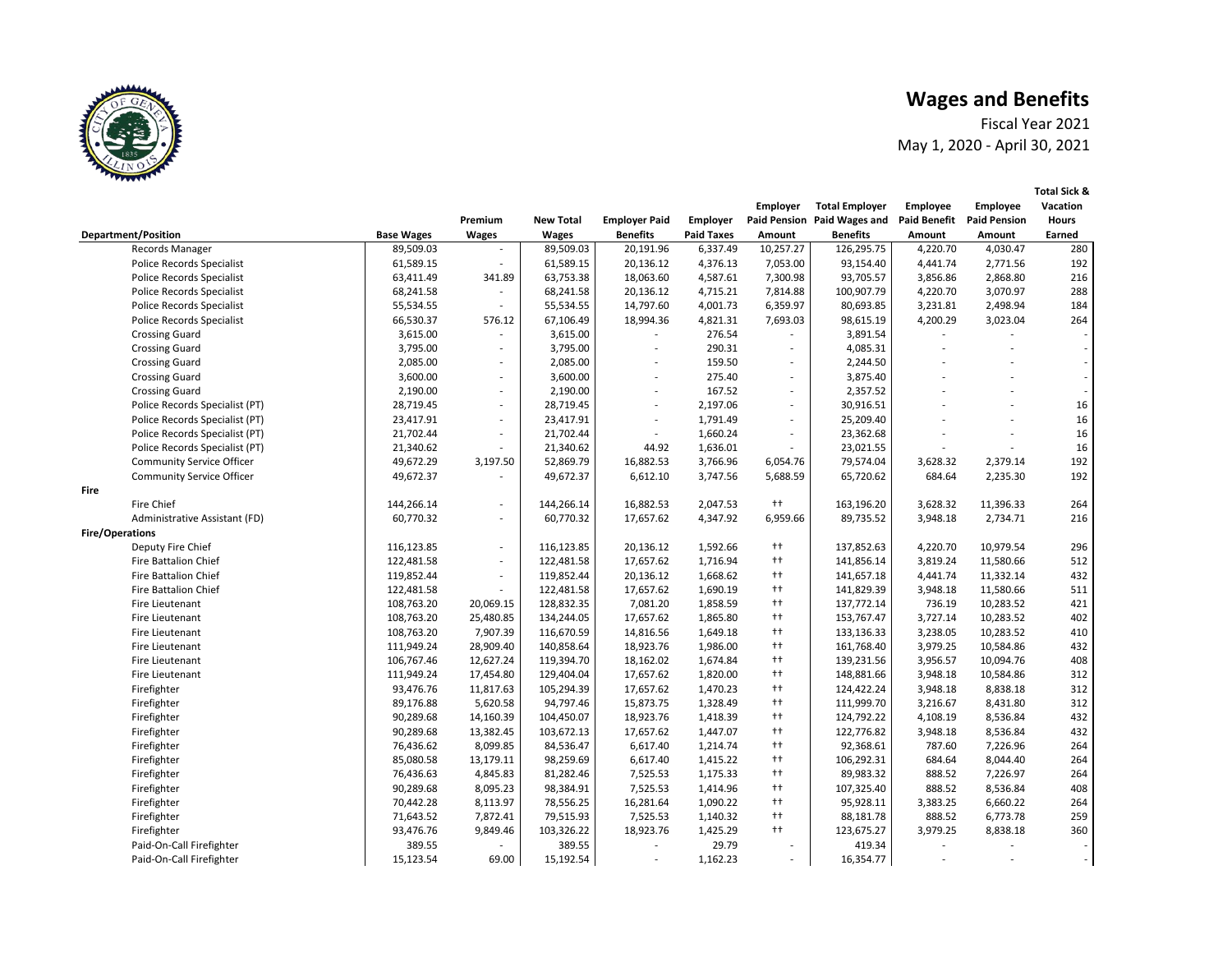Fiscal Year 2021 May 1, 2020 - April 30, 2021

|                                      |                   |                          |                  |                          |                   | <b>Employer</b>          | <b>Total Employer</b>       | Employee            | <b>Employee</b>     | Vacation     |
|--------------------------------------|-------------------|--------------------------|------------------|--------------------------|-------------------|--------------------------|-----------------------------|---------------------|---------------------|--------------|
|                                      |                   | Premium                  | <b>New Total</b> | <b>Employer Paid</b>     | Employer          |                          | Paid Pension Paid Wages and | <b>Paid Benefit</b> | <b>Paid Pension</b> | <b>Hours</b> |
| <b>Department/Position</b>           | <b>Base Wages</b> | <b>Wages</b>             | <b>Wages</b>     | <b>Benefits</b>          | <b>Paid Taxes</b> | Amount                   | <b>Benefits</b>             | Amount              | Amount              | Earned       |
| Paid-On-Call Firefighter             | 9,582.06          |                          | 9,582.06         |                          | 733.02            |                          | 10,315.08                   |                     |                     |              |
| Paid-On-Call Firefighter             | 21,808.25         | 336.37                   | 22,144.62        |                          | 1,694.07          | $\overline{\phantom{a}}$ | 23,838.69                   |                     |                     |              |
| Paid-On-Call Firefighter             | 2,572.47          | $\sim$                   | 2,572.47         |                          | 196.78            | $\overline{\phantom{a}}$ | 2,769.25                    |                     |                     |              |
| Paid-On-Call Firefighter             | 1,332.12          | $\sim$                   | 1,332.12         |                          | 101.91            | $\overline{\phantom{a}}$ | 1,434.03                    |                     |                     |              |
| Paid-On-Call Firefighter             | 11,437.08         | $\sim$                   | 11,437.08        |                          | 874.94            | $\sim$                   | 12,312.02                   |                     |                     |              |
| Paid-On-Call Firefighter             | 7,732.72          | $\overline{\phantom{a}}$ | 7,732.72         | $\overline{\phantom{a}}$ | 591.54            | $\overline{\phantom{a}}$ | 8,324.26                    |                     |                     |              |
| Paid-On-Call Firefighter             | 782.76            | $\sim$                   | 782.76           |                          | 59.88             | $\overline{\phantom{a}}$ | 842.64                      |                     |                     |              |
| Paid-On-Call Firefighter             | 6,047.48          | $\overline{\phantom{a}}$ | 6,047.48         |                          | 462.63            | $\overline{\phantom{a}}$ | 6,510.11                    |                     |                     |              |
| Paid-On-Call Firefighter             | 13,106.65         | 96.67                    | 13,203.32        |                          | 1,010.07          | $\overline{\phantom{a}}$ | 14,213.39                   |                     |                     |              |
| Paid-On-Call Firefighter             | 14,706.74         | 224.25                   | 14,930.99        | $\overline{\phantom{a}}$ | 1,142.20          | $\sim$                   | 16,073.19                   |                     |                     |              |
| Paid-On-Call Firefighter             | 6,320.76          | 69.00                    | 6,389.76         | $\overline{\phantom{a}}$ | 488.82            | $\sim$                   | 6,878.58                    |                     |                     |              |
| Paid-On-Call Firefighter             | 8,066.93          | $\overline{\phantom{a}}$ | 8,066.93         |                          | 617.12            | $\overline{\phantom{a}}$ | 8,684.05                    |                     |                     |              |
| Paid-On-Call Firefighter             | 8,743.71          | $\sim$                   | 8,743.71         |                          | 668.88            | $\overline{\phantom{a}}$ | 9,412.59                    |                     |                     |              |
| Paid-On-Call Firefighter             | 12,101.22         | 381.87                   | 12,483.09        |                          | 954.97            | $\sim$                   | 13,438.06                   |                     |                     |              |
| Paid-On-Call Firefighter             | 2,342.01          | $\sim$                   | 2,342.01         |                          | 179.18            | $\overline{\phantom{a}}$ | 2,521.19                    |                     |                     |              |
| Paid-On-Call Firefighter             | 1,997.33          | $\sim$                   | 1,997.33         | $\overline{\phantom{a}}$ | 152.78            | $\overline{\phantom{a}}$ | 2,150.11                    |                     |                     |              |
| Paid-On-Call Firefighter             | 3,479.57          | $\overline{\phantom{a}}$ | 3,479.57         |                          | 266.19            | $\overline{\phantom{a}}$ | 3,745.76                    |                     |                     |              |
| Paid-On-Call Firefighter             | 4,216.62          | $\overline{\phantom{a}}$ | 4,216.62         |                          | 322.56            | $\overline{\phantom{a}}$ | 4,539.18                    |                     |                     |              |
| Paid-On-Call Firefighter             | 40,794.22         | 4,866.24                 | 45,660.46        |                          | 3,493.01          | $\overline{\phantom{a}}$ | 49,153.47                   |                     |                     |              |
| Paid-On-Call Firefighter             | 4,513.63          | 92.57                    | 4,606.20         | $\overline{\phantom{a}}$ | 352.37            | $\sim$                   | 4,958.57                    |                     |                     |              |
| Paid-On-Call Firefighter             | 20,392.73         | 343.85                   | 20,736.58        | $\overline{\phantom{a}}$ | 1,586.35          | $\sim$                   | 22,322.93                   |                     |                     |              |
| Paid-On-Call Firefighter             | 35,428.96         | 3,001.23                 | 38,430.19        | $\overline{\phantom{a}}$ | 2,939.91          | $\sim$                   | 41,370.10                   |                     |                     |              |
| Paid-On-Call Firefighter             | 11,202.02         | 18.69                    | 11,220.71        | $\overline{\phantom{a}}$ | 858.38            | $\sim$                   | 12,079.09                   |                     |                     |              |
| Paid-On-Call Firefighter             | 8,082.78          | $\sim$                   | 8,082.78         |                          | 618.33            | $\overline{\phantom{a}}$ | 8,701.11                    |                     |                     |              |
| Paid-On-Call Firefighter             | 6,834.22          | $\sim$                   | 6,834.22         |                          | 522.81            | $\sim$                   | 7,357.03                    |                     |                     |              |
| <b>Fire/Prevention</b>               |                   |                          |                  |                          |                   |                          |                             |                     |                     |              |
| <b>Fire Marshal</b>                  | 136,136.76        | ÷.                       | 136,136.76       | 17,649.72                | 9,919.19          | 13,590.39                | 177,296.06                  | 3,945.58            | 5,340.15            | 256          |
| <b>Public Works</b>                  |                   |                          |                  |                          |                   |                          |                             |                     |                     |              |
| Dir of Public Works                  | 146,926.58        | ÷.                       | 146,926.58       | 831.84                   | 10,358.42         | 16,826.56                | 174,943.40                  | 597.60              | 6,611.67            | 216          |
| <b>Public Works/Engineering</b>      |                   |                          |                  |                          |                   |                          |                             |                     |                     |              |
| City Engineer/Asst. Dir. PW          | 119,078.17        | $\sim$                   | 119,078.17       | 455.04                   | 9,141.65          | 13,637.23                | 142,312.09                  |                     | 5,358.49            | 224          |
| Civil Engineer                       | 104,820.57        | $\sim$                   | 104,820.57       | 18,904.80                | 7,578.25          | 12,004.42                | 143,308.04                  | 4,194.05            | 4,716.84            | 280          |
| Associate Civil Engineer             | 76,298.86         | $\sim$                   | 76,298.86        | 17,657.62                | 5,553.74          | 8,738.30                 | 108,248.52                  | 3,727.14            | 3,433.46            | 176          |
| <b>GIS Coordinator</b>               | 73,401.95         |                          | 73,401.95        | 17,657.62                | 5,331.89          | 8,406.21                 | 104,797.67                  | 3,727.14            | 3,303.09            | 192          |
| * GIS Technician                     | 60,807.17         | 6,712.51                 | 67,519.68        |                          | 5,165.78          | 7,740.54                 | 80,426.00                   |                     | 3,038.40            | 184          |
| <b>Public Works/Streets</b>          |                   |                          |                  |                          |                   |                          |                             |                     |                     |              |
| Superintendent of Street & Fleet     | 105,630.11        |                          | 105,630.11       | 19,650.88                | 7,762.86          | 12,097.21                | 145,141.06                  | 4,222.08            | 4,753.46            | 216          |
| <b>Street Maintenance Supervisor</b> | 88,897.12         | 16,837.51                | 105,734.63       | 20,223.62                | 7,706.68          | 12,159.54                | 145,824.47                  | 4,441.74            | 4,770.51            | 280          |
| <b>Street Maint Lead Worker</b>      | 78,058.08         | 9,327.34                 | 87,385.42        | 15,942.29                | 6,435.30          | 10,028.75                | 119,791.76                  | 3,431.47            | 3,936.28            | 280          |
| <b>Street Maint Lead Worker</b>      | 68,729.26         | 12,633.33                | 81,362.59        | 17,757.62                | 5,931.61          | 9,342.80                 | 114,394.62                  | 3,948.18            | 3,665.81            | 264          |
| <b>Street Maint Lead Worker</b>      | 85,701.91         | 14,837.00                | 100,538.91       | 11,426.16                | 7,545.87          | 11,544.40                | 131,055.34                  | 2,138.26            | 4,529.33            | 296          |
| <b>Street Maint Lead Worker</b>      | 83,023.36         | 8,554.12                 | 91,577.48        | 16,945.03                | 6,753.10          | 10,506.26                | 125,781.87                  | 3,407.28            | 4,123.80            | 280          |
| <b>Street Maintenance Worker</b>     | 64,263.71         | 12,127.87                | 76,391.58        | 10,007.89                | 5,730.09          | 8,775.29                 | 100,904.85                  | 1,628.20            | 3,442.66            | 264          |
| <b>Street Maintenance Worker</b>     | 66,967.14         | 6,963.32                 | 73,930.46        | 17,757.62                | 5,287.92          | 6,719.31                 | 103,695.31                  | 3,948.18            | 2,637.17            | 216          |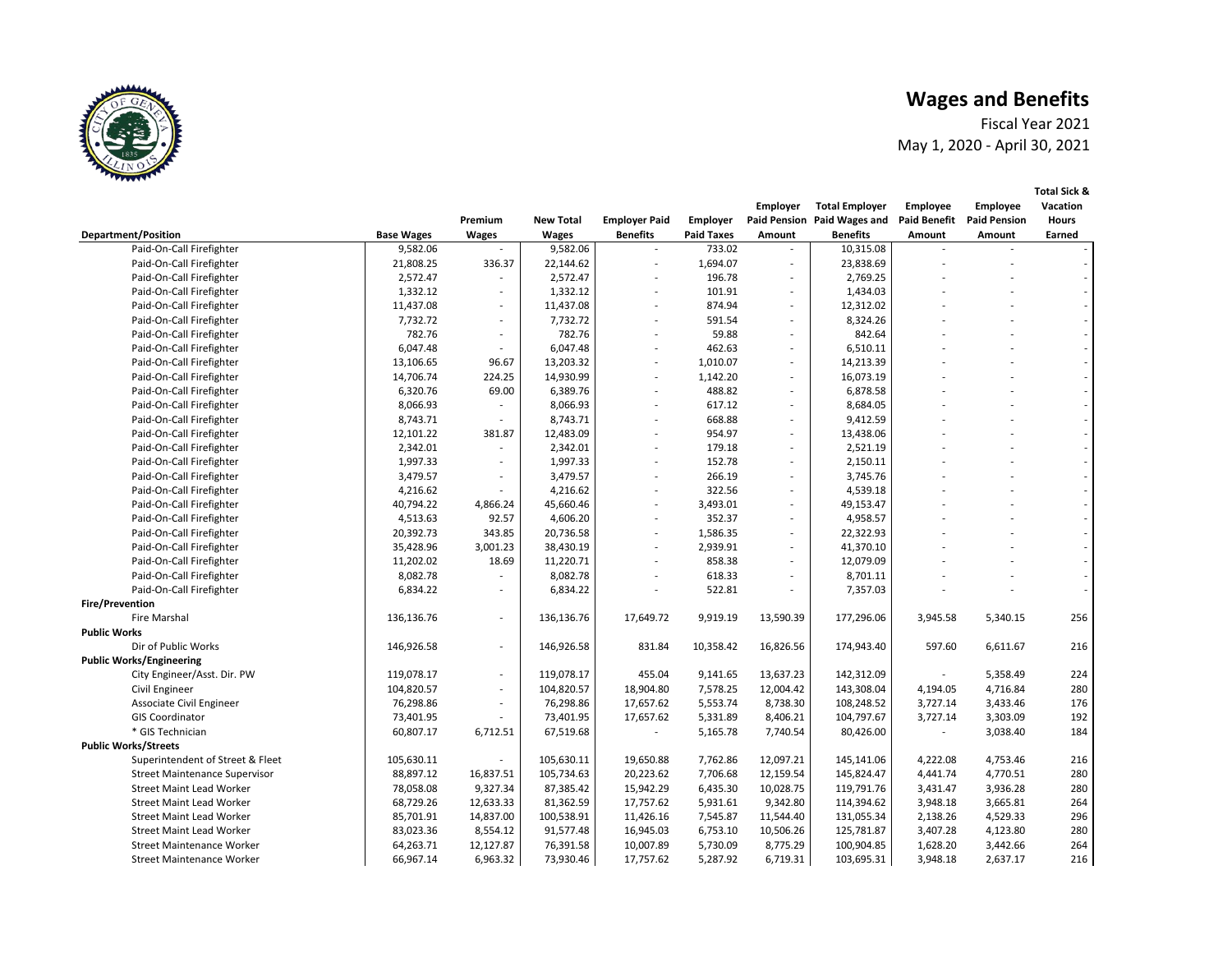Fiscal Year 2021 May 1, 2020 - April 30, 2021

|                                      |                   |           |                  |                      |                   | <b>Employer</b> | <b>Total Employer</b>       | <b>Employee</b>     | <b>Employee</b>     | Vacation       |
|--------------------------------------|-------------------|-----------|------------------|----------------------|-------------------|-----------------|-----------------------------|---------------------|---------------------|----------------|
|                                      |                   | Premium   | <b>New Total</b> | <b>Employer Paid</b> | Employer          |                 | Paid Pension Paid Wages and | <b>Paid Benefit</b> | <b>Paid Pension</b> | <b>Hours</b>   |
| <b>Department/Position</b>           | <b>Base Wages</b> | Wages     | Wages            | <b>Benefits</b>      | <b>Paid Taxes</b> | Amount          | <b>Benefits</b>             | Amount              | Amount              | Earned         |
| Street Maintenance Worker            | 48,644.71         | 6,492.68  | 55,137.39        | 7,625.53             | 4,157.77          | 6,334.62        | 73,255.31                   | 888.52              | 2,485.62            | 192            |
| <b>Street Maintenance Worker</b>     | 64,232.66         | 7,545.67  | 71,778.33        | 20,211.12            | 5,175.96          | 8,237.15        | 105,402.56                  | 4,220.70            | 3,233.38            | 264            |
| * Street Maintenance Worker          | 37,769.41         | 2,645.28  | 40,414.69        | 1,832.02             | 3,231.86          | 4,831.19        | 50,309.76                   |                     | 1,901.14            | 170            |
| <b>Street Maintenance Worker</b>     | 64,232.76         | 5,799.33  | 70,032.09        | 18,998.76            | 5,044.28          | 8,035.86        | 102,110.99                  | 4,200.29            | 3,154.79            | 256            |
| * Street Maintenance Worker          | 5,069.01          | 91.07     | 5,160.08         | 2,240.54             | 566.15            | 843.67          | 8,810.44                    |                     | 333.03              | 95             |
| * Street Maintenance Worker          | 866.85            |           | 866.85           | 607.42               | 61.47             | 100.29          | 1,636.03                    | 63.28               | 39.01               | $\overline{4}$ |
| <b>Street Maintenance Worker</b>     | 59,257.31         | 2,501.27  | 61,758.58        | 18,998.76            | 4,426.01          | 6,222.51        | 91,405.86                   | 3,979.25            | 2,443.97            | 216            |
| Administrative Assistant (ST/FL)     | 63,168.31         | $\sim$    | 63,168.31        | 16,882.53            | 4,525.00          | 7,234.30        | 91,810.14                   | 3,628.32            | 2,842.47            | 296            |
| <b>Public Works/Fleet Services</b>   |                   |           |                  |                      |                   |                 |                             |                     |                     |                |
| Fleet Maintenance Spv                | 82,733.46         | $\sim$    | 82,733.46        |                      | 6,333.65          | 9,474.88        | 98,541.99                   |                     | 3,722.96            | 184            |
| * Fleet Maintenance Tech             | 35,304.60         | 166.24    | 35,470.84        | 6,964.64             | 2,938.18          | 4,421.35        | 49,795.01                   | 380.44              | 1,745.28            | 52             |
| * Fleet Maintenance Tech             | 11,004.00         | 82.53     | 11,086.53        | 1,936.86             | 832.71            | 1,282.70        | 15,138.80                   | 202.56              | 498.91              | 18             |
| Fleet Maintenance Tech               | 89,687.76         | 5,489.55  | 95,177.31        | 17,682.62            | 7,006.29          | 10,909.51       | 130,775.73                  | 3,727.14            | 4,284.12            | 296            |
| <b>Public Works/Electric</b>         |                   |           |                  |                      |                   |                 |                             |                     |                     |                |
| Superintendent of Electrical Svc     | 133,029.64        | $\sim$    | 133,029.64       | 17,657.62            | 9,867.40          | 15,234.98       | 175,789.64                  | 3,727.14            | 5,986.33            | 296            |
| Mgr Dist., Const., and Maint.        | 120,173.73        | $\sim$    | 120,173.73       | 20,136.12            | 8,759.84          | 13,762.69       | 162,832.38                  | 4,349.64            | 5,407.71            | 297            |
| Mgr. Electric Operations             | 113,269.56        | $\sim$    | 113,269.56       | 20,136.12            | 8,334.14          | 12,887.27       | 154,627.09                  | 4,441.74            | 5,063.61            | 216            |
| Administrative Assistant (EL)        | 67,587.87         | $\sim$    | 67,587.87        | 16,882.53            | 4,913.90          | 7,740.36        | 97,124.66                   | 3,628.32            | 3,041.48            | 280            |
| Electric Foreman                     | 119,077.39        | 28,333.35 | 147,410.74       | 19,518.49            | 10,345.89         | 16,885.46       | 194,160.58                  | 4,085.76            | 6,636.16            | 256            |
| <b>Electric Foreman</b>              | 119,048.67        | 19,228.37 | 138,277.04       | 16,957.53            | 10,150.83         | 15,842.83       | 181,228.23                  | 3,628.32            | 6,225.82            | 296            |
| Electric Field Serviceman            | 119,077.20        | 24,009.73 | 143,086.93       | 19,028.76            | 10,413.38         | 16,400.64       | 188,929.71                  | 3,979.25            | 6,443.62            | 296            |
| Purchasing and Inventory Coord       | 79,944.67         | $\sim$    | 79,944.67        | 16,882.53            | 5,801.76          | 9,155.52        | 111,784.48                  | 3,407.28            | 3,597.44            | 288            |
| Electric Lineman                     | 111,473.96        | 20,214.37 | 131,688.33       | 7,630.53             | 10,038.68         | 12,723.04       | 162,080.58                  | 888.52              | 4,995.99            | 176            |
| Electric Lineman                     | 111,353.60        | 18,588.33 | 129,941.93       | 20,196.12            | 9,633.84          | 14,892.70       | 174,664.59                  | 4,441.74            | 5,850.09            | 296            |
| Electric Lineman                     | 111,372.37        | 18,298.07 | 129,670.44       | 16,912.53            | 9,657.60          | 14,854.67       | 171,095.24                  | 3,628.32            | 5,836.50            | 256            |
| <b>Electric Apprentice</b>           | 107,420.19        | 17,414.74 | 124,834.93       | 18,953.76            | 9,230.43          | 14,300.02       | 167,319.14                  | 4,071.35            | 5,618.90            | 240            |
| <b>Electric Apprentice</b>           | 97,931.43         | 13,676.15 | 111,607.58       | 9,947.57             | 8,428.20          | 12,786.47       | 142,769.82                  | 1,526.20            | 5,024.37            | 224            |
| <b>Public Works/Water/Wastewater</b> |                   |           |                  |                      |                   |                 |                             |                     |                     |                |
| Superintendent of Water/WW           | 118,669.06        |           | 118,669.06       | 20,136.12            | 8,686.91          | 13,590.39       | 161,082.48                  | 4,220.70            | 5,340.15            | 280            |
| <b>Utility Locator</b>               | 66,779.85         | 2,863.39  | 69,643.24        | 7,118.70             | 5,276.69          | 7,983.43        | 90,022.06                   | 839.15              | 3,135.65            | 248            |
| <b>Utility Locator</b>               | 61,027.12         | 9,335.88  | 70,363.00        | 6,667.40             | 5,335.82          | 8,066.38        | 90,432.60                   | 684.64              | 3,168.55            | 176            |
| Spv Sys Maint and Cust Service       | 93,474.02         | 18,747.92 | 112,221.94       | 20,186.12            | 8,189.88          | 12,861.88       | 153,459.82                  | 4,441.74            | 5,052.21            | 288            |
| Spv Water Supply and Treatment       | 106,091.86        | 21,096.22 | 127,188.08       | 18,458.28            | 9,454.38          | 14,565.15       | 169,665.89                  | 3,801.15            | 5,723.47            | 296            |
| Wastewater Treatment Supervisor      | 94,871.96         | 26,561.68 | 121,433.64       | 7,525.53             | 9,250.26          | 13,904.38       | 152,113.81                  | 785.56              | 5,464.50            | 280            |
| Lead WW Treatment Plant Oper         | 77,067.29         | 14,277.94 | 91,345.23        | 14,816.56            | 6,742.50          | 10,460.60       | 123,364.89                  | 3,238.05            | 4,110.57            | 216            |
| Lead Water/Sewer Maint. Wkr          | 72,132.51         | 7,547.01  | 79,679.52        | 20,148.62            | 5,699.87          | 9,127.31        | 114,655.32                  | 4,441.74            | 3,586.22            | 248            |
| Wastewater Treatment Operator        | 59,524.19         | 1,377.96  | 60,902.15        | 7,458.00             | 4,561.50          | 6,980.96        | 79,902.61                   | 1,333.79            | 2,742.30            | 176            |
| Wastewater Treatment Operator        | 74,236.19         | 17,198.24 | 91,434.43        | 17,649.72            | 6,697.84          | 10,480.48       | 126,262.47                  | 3,945.58            | 4,116.24            | 232            |
| Wastewater Treatment Operator        | 61,744.01         | 19,206.02 | 80,950.03        | 20,136.12            | 5,853.55          | 9,278.18        | 116,217.88                  | 4,441.74            | 3,642.78            | 184            |
| Water Treatment Operator             | 74,122.28         | 21,485.30 | 95,607.58        | 18,923.76            | 7,013.76          | 10,958.08       | 132,503.18                  | 3,979.25            | 4,303.44            | 248            |
| <b>Water Treatment Operator</b>      | 82,338.00         | 22,630.96 | 104,968.96       | 7,525.53             | 7,971.98          | 12,028.53       | 132,495.00                  | 888.52              | 4,725.31            | 264            |
| Water / Sewer Maintenance Wkr        | 60,169.98         | 10,472.05 | 70,642.03        | 20,136.12            | 5,068.97          | 8,098.25        | 103,945.37                  | 4,441.74            | 3,181.17            | 216            |
| Water / Sewer Maintenance Wkr        | 58,700.78         | 10,276.73 | 68,977.51        | 16,882.53            | 5,007.18          | 8,008.15        | 98,875.37                   | 3,628.32            | 3,106.24            | 228            |
| Water / Sewer Maintenance Wkr        | 58,681.08         | 9,920.76  | 68,601.84        | 7,081.20             | 5,187.46          | 7,863.52        | 88,734.02                   | 839.15              | 3,088.79            | 192            |